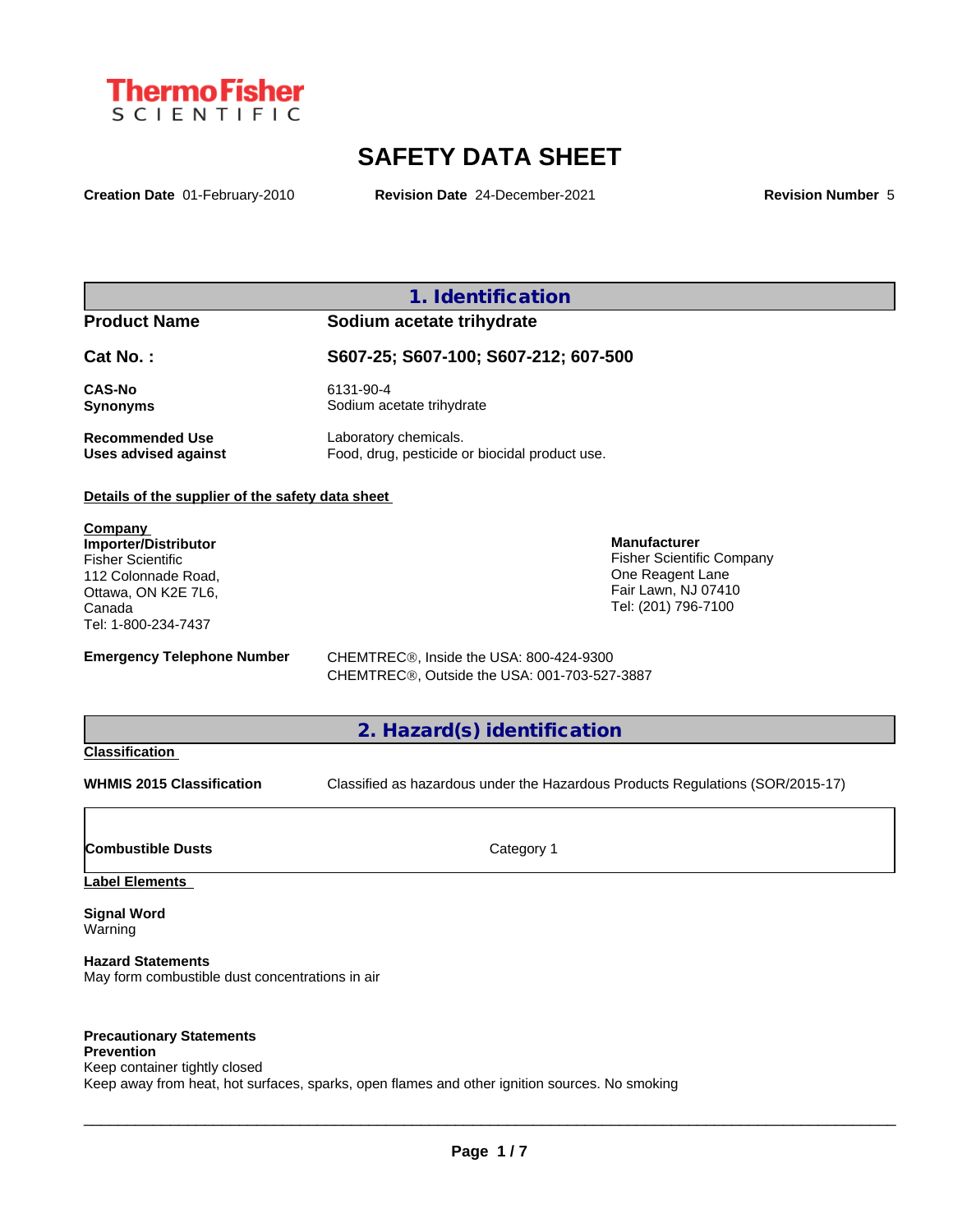#### **Response**

In case of major fire and large quantities: Evacuate area. Fight fire remotely due to the risk of explosion

### **Storage**

Store in a well-ventilated place. Keep container tightly closed

#### **Disposal**

Dispose of contents/container to an approved waste disposal plant

# **3. Composition/Information on Ingredients**

| <b>Component</b>                                             | <b>CAS-No</b><br>Weight %                                                                                                   |                                                                                              |          |  |
|--------------------------------------------------------------|-----------------------------------------------------------------------------------------------------------------------------|----------------------------------------------------------------------------------------------|----------|--|
| Sodium acetate trihydrate                                    |                                                                                                                             | 6131-90-4                                                                                    | >95      |  |
| Sodium acetate                                               |                                                                                                                             | 127-09-3                                                                                     | $\Omega$ |  |
|                                                              |                                                                                                                             |                                                                                              |          |  |
|                                                              |                                                                                                                             | 4. First-aid measures                                                                        |          |  |
| <b>Eye Contact</b>                                           | medical attention.                                                                                                          | Rinse immediately with plenty of water, also under the eyelids, for at least 15 minutes. Get |          |  |
| <b>Skin Contact</b>                                          | Wash off immediately with plenty of water for at least 15 minutes. Get medical attention<br>immediately if symptoms occur.  |                                                                                              |          |  |
| <b>Inhalation</b>                                            | Remove to fresh air. Get medical attention immediately if symptoms occur. If not breathing,<br>give artificial respiration. |                                                                                              |          |  |
| <b>Ingestion</b>                                             | Do NOT induce vomiting. Get medical attention.                                                                              |                                                                                              |          |  |
| Most important symptoms/effects<br><b>Notes to Physician</b> | No information available.<br>Treat symptomatically                                                                          |                                                                                              |          |  |

**5. Fire-fighting measures**

| <b>Suitable Extinguishing Media</b>                       | Water spray, carbon dioxide (CO2), dry chemical, alcohol-resistant foam. |
|-----------------------------------------------------------|--------------------------------------------------------------------------|
| Unsuitable Extinguishing Media                            | No information available                                                 |
| <b>Flash Point</b><br>Method -                            | No information available<br>No information available                     |
| <b>Autoignition Temperature</b>                           | 607 °C / 1124.6 °F                                                       |
| <b>Explosion Limits</b>                                   |                                                                          |
| <b>Upper</b>                                              | No data available                                                        |
| Lower                                                     | No data available                                                        |
| Sensitivity to Mechanical Impact No information available |                                                                          |
| <b>Sensitivity to Static Discharge</b>                    | No information available                                                 |

#### **Specific Hazards Arising from the Chemical**

Dust can form an explosive mixture with air. Thermal decomposition can lead to release of irritating gases and vapors. Keep product and empty container away from heat and sources of ignition. Fine dust dispersed in air may ignite.

#### **Hazardous Combustion Products**

Thermal decomposition can lead to release of irritating gases and vapors.

#### **Protective Equipment and Precautions for Firefighters**

As in any fire, wear self-contained breathing apparatus pressure-demand, MSHA/NIOSH (approved or equivalent) and full protective gear.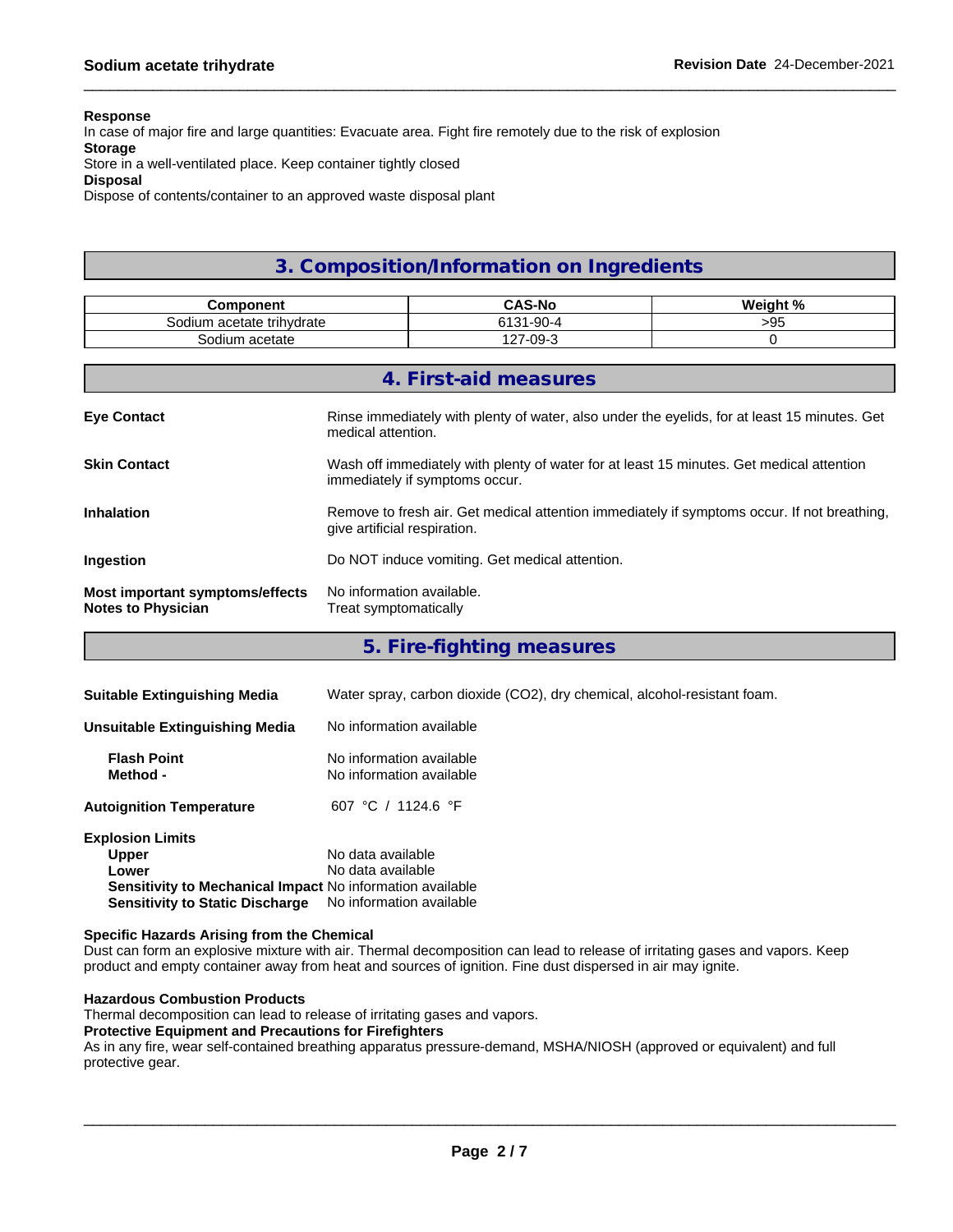| <u>NFPA</u><br><b>Health</b>     | Flammability                                                                                         | <b>Instability</b> | <b>Physical hazards</b><br>N/A |  |
|----------------------------------|------------------------------------------------------------------------------------------------------|--------------------|--------------------------------|--|
|                                  | 6. Accidental release measures                                                                       |                    |                                |  |
| <b>Personal Precautions</b>      | Use personal protective equipment as required. Ensure adequate ventilation. Avoid dust<br>formation. |                    |                                |  |
| <b>Environmental Precautions</b> | Should not be released into the environment. See Section 12 for additional Ecological                |                    |                                |  |

**Methods for Containment and Clean** Avoid dust formation. Sweep up and shovel into suitable containers for disposal. **Up**

Information.

|                            | 7. Handling and storage                                                                                                                                                   |
|----------------------------|---------------------------------------------------------------------------------------------------------------------------------------------------------------------------|
| <b>Handling</b>            | Wear personal protective equipment/face protection. Ensure adequate ventilation. Avoid<br>dust formation. Do not breathe dust. Avoid contact with skin, eyes or clothing. |
| Storage.                   | Keep containers tightly closed in a dry, cool and well-ventilated place. Incompatible<br>Materials. Strong acids.                                                         |
|                            | 8. Exposure controls / personal protection                                                                                                                                |
| <b>Exposure Guidelines</b> | This product does not contain any hazardous materials with occupational exposure<br>limitsestablished by the region specific regulatory bodies.                           |

#### **Engineering Measures**

Use explosion-proof electrical/ventilating/lighting/equipment. Ensure that eyewash stations and safety showers are close to the workstation location.

#### **Personal protective equipment**

| <b>Eve Protection</b>  | Wear appropriate protective eyeglasses or chemical safety goggles as described by<br>OSHA's eye and face protection regulations in 29 CFR 1910.133 or European Standard<br>EN166. |                                                                           |                        |  |
|------------------------|-----------------------------------------------------------------------------------------------------------------------------------------------------------------------------------|---------------------------------------------------------------------------|------------------------|--|
| <b>Hand Protection</b> |                                                                                                                                                                                   | Wear appropriate protective gloves and clothing to prevent skin exposure. |                        |  |
| Glove material         | <b>Breakthrough time</b>                                                                                                                                                          | <b>Glove thickness</b>                                                    | Glove comments         |  |
| Natural rubber         | See manufacturers                                                                                                                                                                 |                                                                           | Splash protection only |  |
| Nitrile rubber         | recommendations                                                                                                                                                                   |                                                                           |                        |  |
| Neoprene               |                                                                                                                                                                                   |                                                                           |                        |  |
| <b>PVC</b>             |                                                                                                                                                                                   |                                                                           |                        |  |
| Butyl rubber           |                                                                                                                                                                                   |                                                                           |                        |  |

Inspect gloves before use. observe the instructions regarding permeability and breakthrough time which are provided by the supplier of the gloves. (Refer to manufacturer/supplier for information) gloves are suitable for the task: Chemical compatability, Dexterity, Operational conditions, User susceptibility, e.g. sensitisation effects, also take into consideration the specific local conditions under which the product is used, such as the danger of cuts, abrasion. gloves with care avoiding skin contamination.

#### **Respiratory Protection**

When workers are facing concentrations above the exposure limit they must use appropriate certified respirators. Follow the OSHA respirator regulations found in 29 CFR 1910.134 or European Standard EN 149. Use a NIOSH/MSHA or European Standard EN 149 approved respirator if exposure limits are exceeded or if irritation or other symptoms are experienced.

**Recommended Filter type:** Particle filter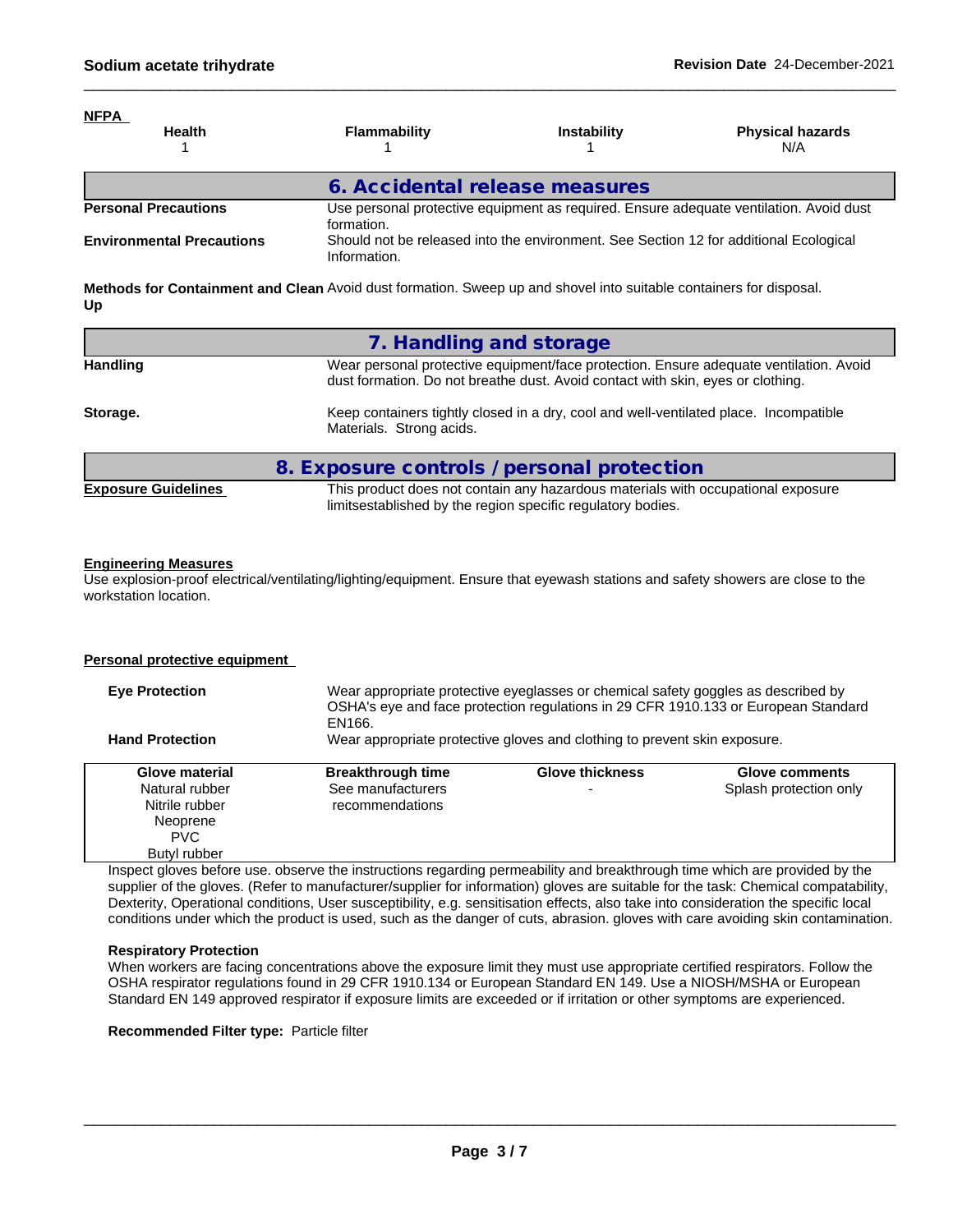#### **Environmental exposure controls**

No information available.

#### **Hygiene Measures**

Handle in accordance with good industrial hygiene and safety practice. Keep away from food, drink and animal feeding stuffs. Do not eat, drink or smoke when using this product. Remove and wash contaminated clothing and gloves, including the inside, before re-use. Wash hands before breaks and after work.

|                                         | 9. Physical and chemical properties                                              |
|-----------------------------------------|----------------------------------------------------------------------------------|
| <b>Physical State</b>                   | Solid                                                                            |
| Appearance                              | White                                                                            |
| Odor                                    | Odorless                                                                         |
| <b>Odor Threshold</b>                   | No information available                                                         |
| рH                                      | 8-9.5 100 g/l water (20 C)                                                       |
| <b>Melting Point/Range</b>              | 58 °C / 136.4 °F                                                                 |
| <b>Boiling Point/Range</b>              | No information available °C                                                      |
| <b>Flash Point</b>                      | No information available                                                         |
| <b>Evaporation Rate</b>                 | Not applicable                                                                   |
| Flammability (solid,gas)                | No information available                                                         |
| <b>Flammability or explosive limits</b> |                                                                                  |
| <b>Upper</b>                            | No data available                                                                |
| Lower                                   | No data available                                                                |
| <b>Vapor Pressure</b>                   | No information available                                                         |
| <b>Vapor Density</b>                    | Not applicable                                                                   |
| <b>Specific Gravity</b>                 | 1.45                                                                             |
| <b>Solubility</b>                       | Soluble in water Ether                                                           |
| Partition coefficient; n-octanol/water  | No data available                                                                |
| <b>Autoignition Temperature</b>         | 607 °C / 1124.6 °F                                                               |
| <b>Decomposition Temperature</b>        | 300 °C                                                                           |
| Viscosity                               | Not applicable                                                                   |
| <b>Molecular Formula</b>                | C <sub>2</sub> H <sub>3</sub> N <sub>a</sub> O <sub>2</sub> . 3 H <sub>2</sub> O |
| <b>Molecular Weight</b>                 | 136.08                                                                           |

# **10. Stability and reactivity**

| <b>Reactive Hazard</b>          | None known, based on information available                                                                |
|---------------------------------|-----------------------------------------------------------------------------------------------------------|
| <b>Stability</b>                | Hygroscopic.                                                                                              |
| <b>Conditions to Avoid</b>      | Avoid dust formation. Incompatible products. Excess heat. Exposure to moist air or water.                 |
| <b>Incompatible Materials</b>   | Strong acids                                                                                              |
|                                 | Hazardous Decomposition Products Thermal decomposition can lead to release of irritating gases and vapors |
| <b>Hazardous Polymerization</b> | Hazardous polymerization does not occur.                                                                  |
| <b>Hazardous Reactions</b>      | None under normal processing.                                                                             |

**11. Toxicological information**

### **Acute Toxicity**

### **Product Information**

| <b>Component Information</b> |                           |                              |                                          |
|------------------------------|---------------------------|------------------------------|------------------------------------------|
| Component                    | LD50 Oral                 | LD50 Dermal                  | <b>LC50 Inhalation</b>                   |
| Sodium acetate               | $LD50 = 3530$ mg/kg (Rat) | (Rabbit)<br>$LD50 > 10$ g/kg | $LC50 > 30$ g/m <sup>3</sup><br>(Rat)1 h |
| Taviaslasisellu Cusarsistia  | No information quailable  |                              |                                          |

**Toxicologically Synergistic** No information available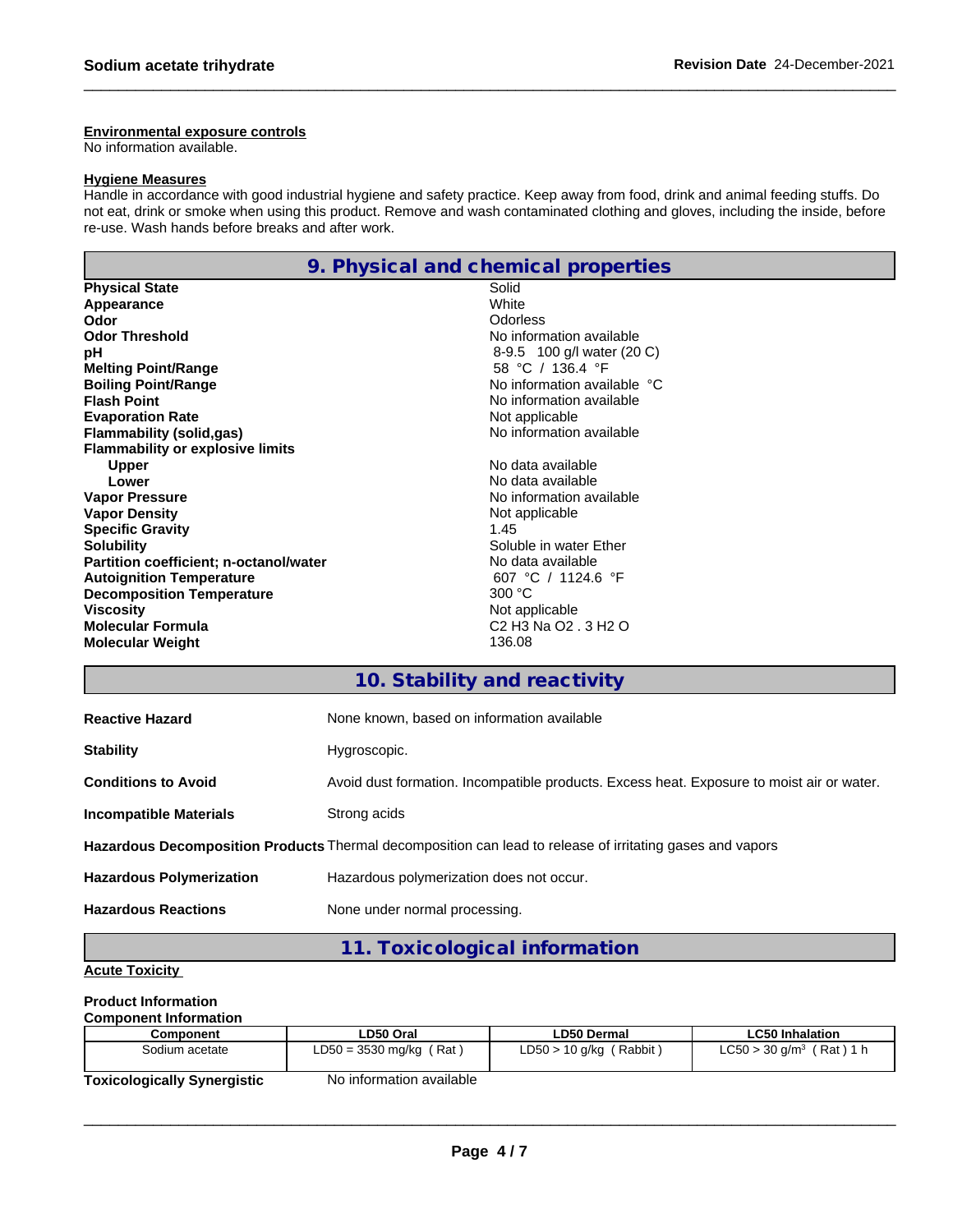#### **Products**

**Delayed and immediate effects as well as chronic effects from short and long-term exposure**

| Irritation | No information available |
|------------|--------------------------|
|            |                          |

**Sensitization** No information available

**Carcinogenicity** The table below indicateswhether each agency has listed any ingredient as a carcinogen.

| Component                                                                                      | <b>CAS-No</b> | <b>IARC</b>               | <b>NTP</b> | <b>ACGIH</b> | <b>OSHA</b> | <b>Mexico</b> |
|------------------------------------------------------------------------------------------------|---------------|---------------------------|------------|--------------|-------------|---------------|
| Sodium acetate<br>trihydrate                                                                   | 6131-90-4     | Not listed                | Not listed | Not listed   | Not listed  | Not listed    |
| Sodium acetate                                                                                 | 127-09-3      | Not listed                | Not listed | Not listed   | Not listed  | Not listed    |
| <b>Mutagenic Effects</b>                                                                       |               | No information available  |            |              |             |               |
| <b>Reproductive Effects</b>                                                                    |               | No information available. |            |              |             |               |
| <b>Developmental Effects</b>                                                                   |               | No information available. |            |              |             |               |
| <b>Teratogenicity</b>                                                                          |               | No information available. |            |              |             |               |
| <b>STOT - single exposure</b><br><b>STOT - repeated exposure</b>                               |               | None known<br>None known  |            |              |             |               |
| <b>Aspiration hazard</b>                                                                       |               | No information available  |            |              |             |               |
| <b>Symptoms / effects, both acute and No information available</b><br>delayed                  |               |                           |            |              |             |               |
| <b>Endocrine Disruptor Information</b>                                                         |               | No information available  |            |              |             |               |
| The toxicological properties have not been fully investigated.<br><b>Other Adverse Effects</b> |               |                           |            |              |             |               |
|                                                                                                |               |                           |            |              |             |               |

**12. Ecological information**

#### **Ecotoxicity**

Do not empty into drains. .

| Component                                                                                | <b>Freshwater Algae</b> | <b>Freshwater Fish</b>                                                   | <b>Microtox</b>                               | <b>Water Flea</b>                           |  |  |
|------------------------------------------------------------------------------------------|-------------------------|--------------------------------------------------------------------------|-----------------------------------------------|---------------------------------------------|--|--|
| Sodium acetate                                                                           |                         | $LC50:$ > 100 mg/L, 96h<br>semi-static (Danio rerio)                     | $= 7200$ mg/L EC50<br>Pseudomonas putida 18 h | $EC50:$ > 1000 mg/L, 48h<br>(Daphnia magna) |  |  |
| <b>Persistence and Degradability</b>                                                     |                         | Soluble in water Persistence is unlikely based on information available. |                                               |                                             |  |  |
| <b>Bioaccumulation/Accumulation</b>                                                      |                         | No information available.                                                |                                               |                                             |  |  |
| Will likely be mobile in the environment due to its water solubility.<br><b>Mobility</b> |                         |                                                                          |                                               |                                             |  |  |

| amnanant | Pow    |
|----------|--------|
| nт       | loa    |
| ш        | $\sim$ |
| -ιαιν    | $-4$   |
| ┚┙       | ᠇.∠∠   |

# **13. Disposal considerations**

**Waste Disposal Meth** 

| hods | Chemical waste generators must determine whether a discarded chemical is classified as a |
|------|------------------------------------------------------------------------------------------|
|      | hazardous waste. Chemical waste generators must also consult local, regional, and        |
|      | national hazardous waste regulations to ensure complete and accurate classification.     |
|      |                                                                                          |

|                            | 14. Transport information |
|----------------------------|---------------------------|
|                            | Not regulated             |
| <u>DOT</u><br>_ <u>TDG</u> | Not regulated             |
| <u>IATA</u>                | Not regulated             |
|                            |                           |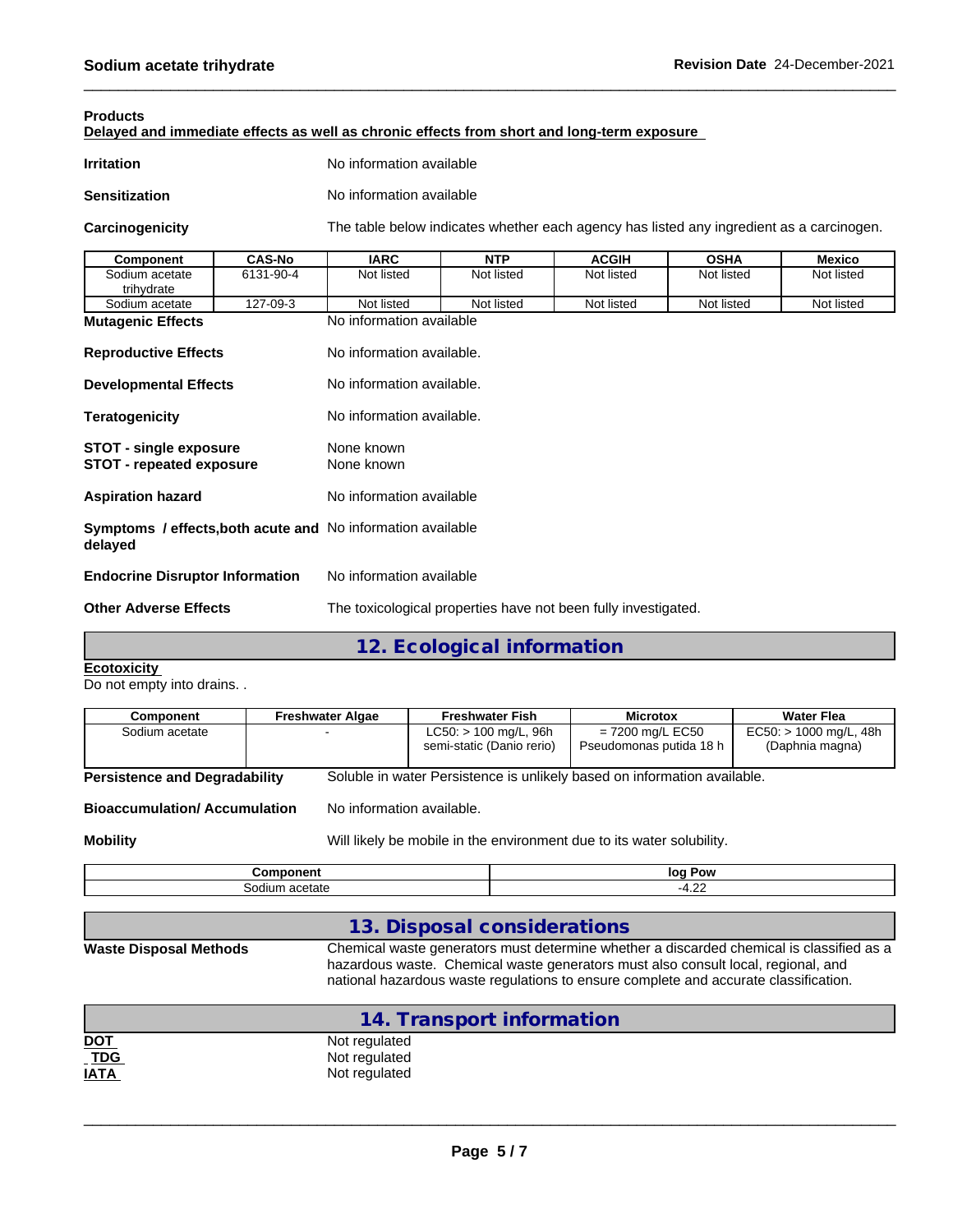**IMDG/IMO** Not regulated

**15. Regulatory information**

#### **International Inventories**

| Component                 | <b>CAS-No</b> | <b>DSL</b>   | <b>NDSL</b> | <b>TSCA</b> | <b>TSCA Inventory</b><br>notification -<br><b>Active-Inactive</b> |      | <b>EINECS</b> | <b>ELINCS</b> | <b>NLP</b>   |
|---------------------------|---------------|--------------|-------------|-------------|-------------------------------------------------------------------|------|---------------|---------------|--------------|
| Sodium acetate trihydrate | 6131-90-4     |              |             |             |                                                                   |      |               |               |              |
| Sodium acetate            | 127-09-3      |              |             |             | <b>ACTIVE</b>                                                     |      | 204-823-8     |               |              |
|                           |               |              |             |             |                                                                   |      |               |               |              |
| Component                 | <b>CAS-No</b> | <b>IECSC</b> | <b>KECL</b> | <b>ENCS</b> | <b>ISHL</b>                                                       | TCSI | AICS          | <b>NZIoC</b>  | <b>PICCS</b> |

| component                 | UAJ-NO                       | :სას<br>œ | <b>NEUL</b> | ENCS | בוסו | יכט | ભાડડ | NZIOU | PIUUJ |
|---------------------------|------------------------------|-----------|-------------|------|------|-----|------|-------|-------|
| Sodium acetate trihvdrate | $1 - 90 - 4$<br>0.404<br>טוס |           |             |      |      |     |      |       |       |
| Sodium<br>ı acetate       | 127-09-3                     |           | -00061<br>∼ |      |      |     |      |       |       |
|                           |                              |           |             |      |      |     |      |       |       |

#### **Legend:**

X - Listed '-' - Not Listed

**KECL** - NIER number or KE number (http://ncis.nier.go.kr/en/main.do)

**DSL/NDSL** - Canadian Domestic Substances List/Non-Domestic Substances List

**TSCA** - United States Toxic Substances Control Act Section 8(b) Inventory

**EINECS/ELINCS** - European Inventory of Existing Commercial Chemical Substances/EU List of Notified Chemical Substances

**IECSC** - Chinese Inventory of Existing Chemical Substances

**KECL** - Korean Existing and Evaluated Chemical Substances

**ENCS** - Japanese Existing and New Chemical Substances

**AICS** - Australian Inventory of Chemical Substances

**PICCS** - Philippines Inventory of Chemicals and Chemical Substances

#### **Canada**

SDS in compliance with provisions of information as set out in Canadian Standard - Part 4, Schedule 1 and 2 of the Hazardous Products Regulations (HPR) and meets the requirements of the HPR (Paragraph 13(1)(a) of the Hazardous Products Act (HPA)).

| Component      | <b>Canada - National Pollutant</b><br><b>Release Inventory (NPRI)</b> | <b>Canadian Environmental</b><br><b>Protection Agency (CEPA)</b><br>- List of Toxic Substances | Canada's Chemicals Management<br>Plan (CEPA) |
|----------------|-----------------------------------------------------------------------|------------------------------------------------------------------------------------------------|----------------------------------------------|
| Sodium acetate | Part 4 Substance                                                      |                                                                                                |                                              |

#### **Other International Regulations**

#### **Authorisation/Restrictions according to EU REACH**

#### **Safety, health and environmental regulations/legislation specific for the substance or mixture**

| Component                 | <b>CAS-No</b> | <b>OECD HPV</b> | <b>Persistent Organic</b><br><b>Pollutant</b> | <b>Ozone Depletion</b><br><b>Potential</b> | <b>Restriction of</b><br><b>Hazardous</b><br><b>Substances (RoHS)</b> |
|---------------------------|---------------|-----------------|-----------------------------------------------|--------------------------------------------|-----------------------------------------------------------------------|
| Sodium acetate trihydrate | 6131-90-4     | Listed          | Not applicable                                | Not applicable                             | Not applicable                                                        |
| Sodium acetate            | 127-09-3      | _isted          | Not applicable                                | Not applicable                             | Not applicable                                                        |

| Component                 | <b>CAS-No</b> | Seveso III Directive<br>(2012/18/EC) -<br><b>Qualifying Quantities Qualifying Quantities</b> | Seveso III Directive<br>(2012/18/EC) - | Rotterdam<br><b>Convention (PIC)</b> | <b>Basel Convention</b><br>(Hazardous Waste) |
|---------------------------|---------------|----------------------------------------------------------------------------------------------|----------------------------------------|--------------------------------------|----------------------------------------------|
|                           |               | for Maior Accident                                                                           | for Safety Report                      |                                      |                                              |
|                           |               | <b>Notification</b>                                                                          | <b>Requirements</b>                    |                                      |                                              |
| Sodium acetate trihydrate | 6131-90-4     | Not applicable                                                                               | Not applicable                         | Not applicable                       | Not applicable                               |
| Sodium acetate            | 127-09-3      | Not applicable                                                                               | Not applicable                         | Not applicable                       | Not applicable                               |

# **16. Other information**

**Prepared By** Regulatory Affairs